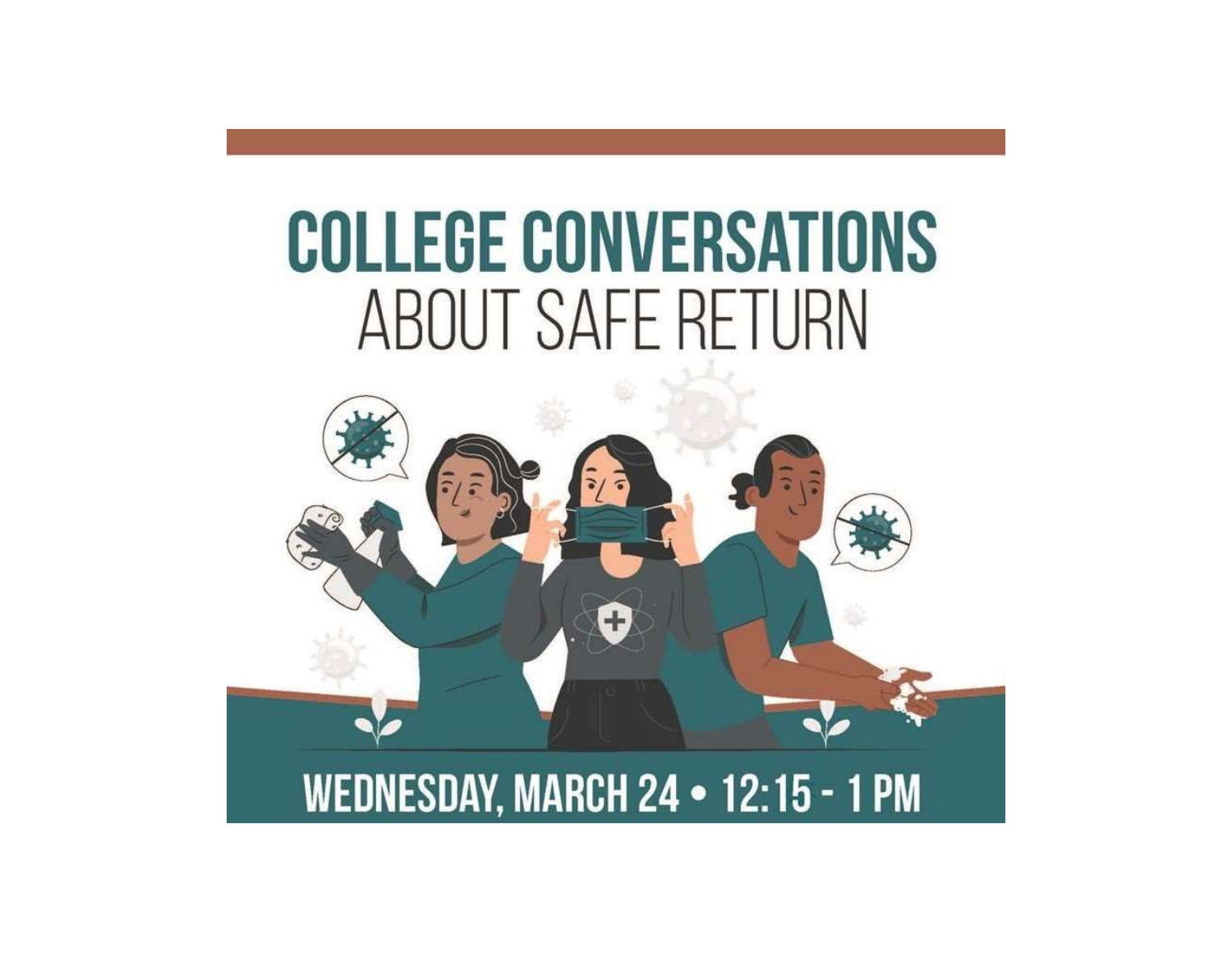## Moreno Valley College Safe Return Principles

Based on RCCD Safe Return Taskforce Recommended Principles

- Safety of Students, Personnel, and our Communities
	- Guidance, required PPE protocols, symptom checker, reporting processes,…
- Student Need for On-Campus In-Person Instruction (Access, Equity, and Need)
	- Data on student demand and pathways, focus on equity gaps and completion barriers,…
- Instructional Considerations
	- Courses difficult or impossible to teach online, courses difficult to teach in-person with distancing/PPE restrictions, academic integrity,…
- Resources
	- Facilities assessment, room and outdoor space capacities, student ingress/egress staging plans, personnel/budget/space limitations,…

\*The District and College will remain fully compliant with California Department of Public Health (CDPH), CAL-OSHA, and the Riverside County Public Health directives for higher education.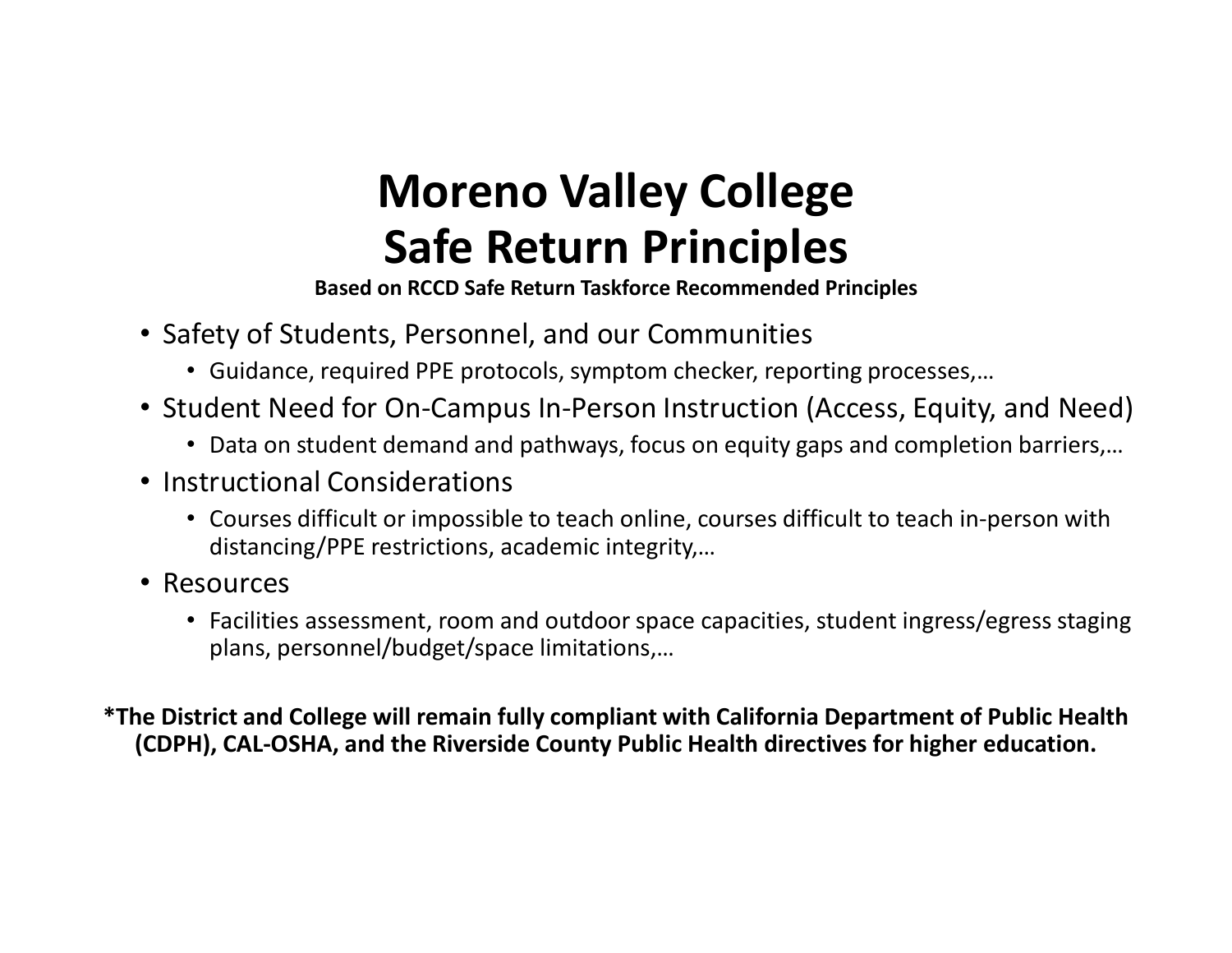

# Summer 2021 – Schedule and<br>Services Services UMMET 2021 — Schedule and<br>
Services<br>
marily Instructional Method is Online<br>
Campus Face-to-Face or Hybrid Courses:<br>
• Critical Infrastructure Programs – Health Care & Public Safety<br>
• Labs Difficult to Teach Online – Art,

- Primarily Instructional Method is Online
- On-Campus Face-to-Face or Hybrid Courses:
	-
	- Labs Difficult to Teach Online Art, Kinesiology, Performing Arts, Sciences
- Services:
	- Phased expansion of on-campus academic and student support services as CA Recovery Tiers allow
		- Some services may begin phased on-campus service this Spring
- Staff:
	- Phased return to campus as services and students return to campus
- Request for Accommodation Process (Administrative Procedure 6447)
	- If any personnel feel they have a reason to request accommodation in order to work in-person or remain online, they should contact their dean and will be referred to the HRER Interactive Process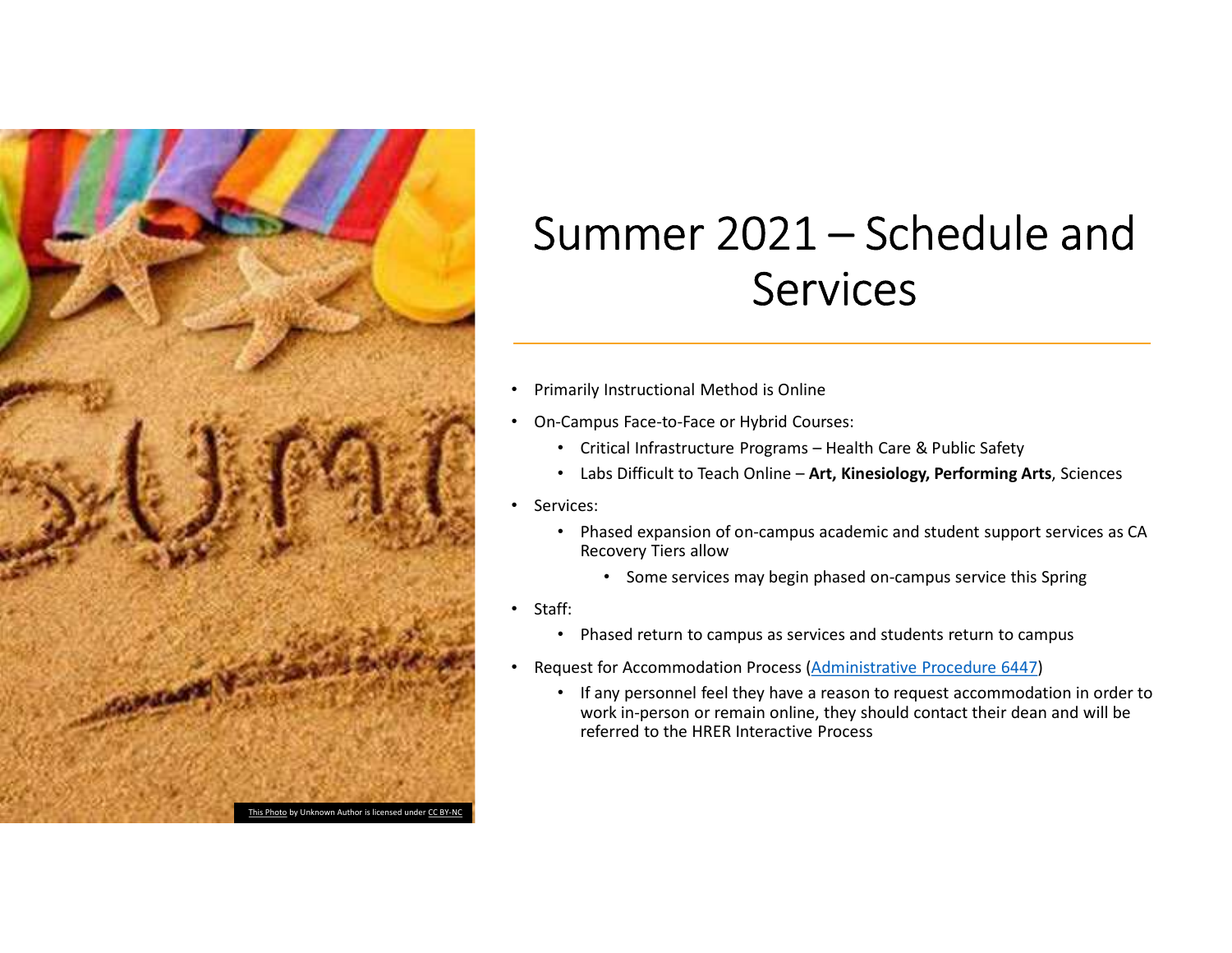

# Fall 2021 — Schedule and Services

### Goal: Return to campus to the greatest extent possible

- Regular Schedule Based on Fall 2019
	- All disciplines to be available on-campus
	- 80% of instruction face-to-face
	- 20% of instruction distance education (Online, Hybrid, or Streaming formats)
	- Class sizes at pre-COVID capacities
- Services
	- All academic, student, and business service functions will be available on-campus
- Staff
	- Classified staff on-campus in order to support all academic student, and business service functions
- Request for Accommodation Process (Administrative Procedure 6447)
	- If any personnel feel they have a reason to request accommodation in order to work in-person or remain online, they should contact their dean and will be referred to the HRER Interactive Process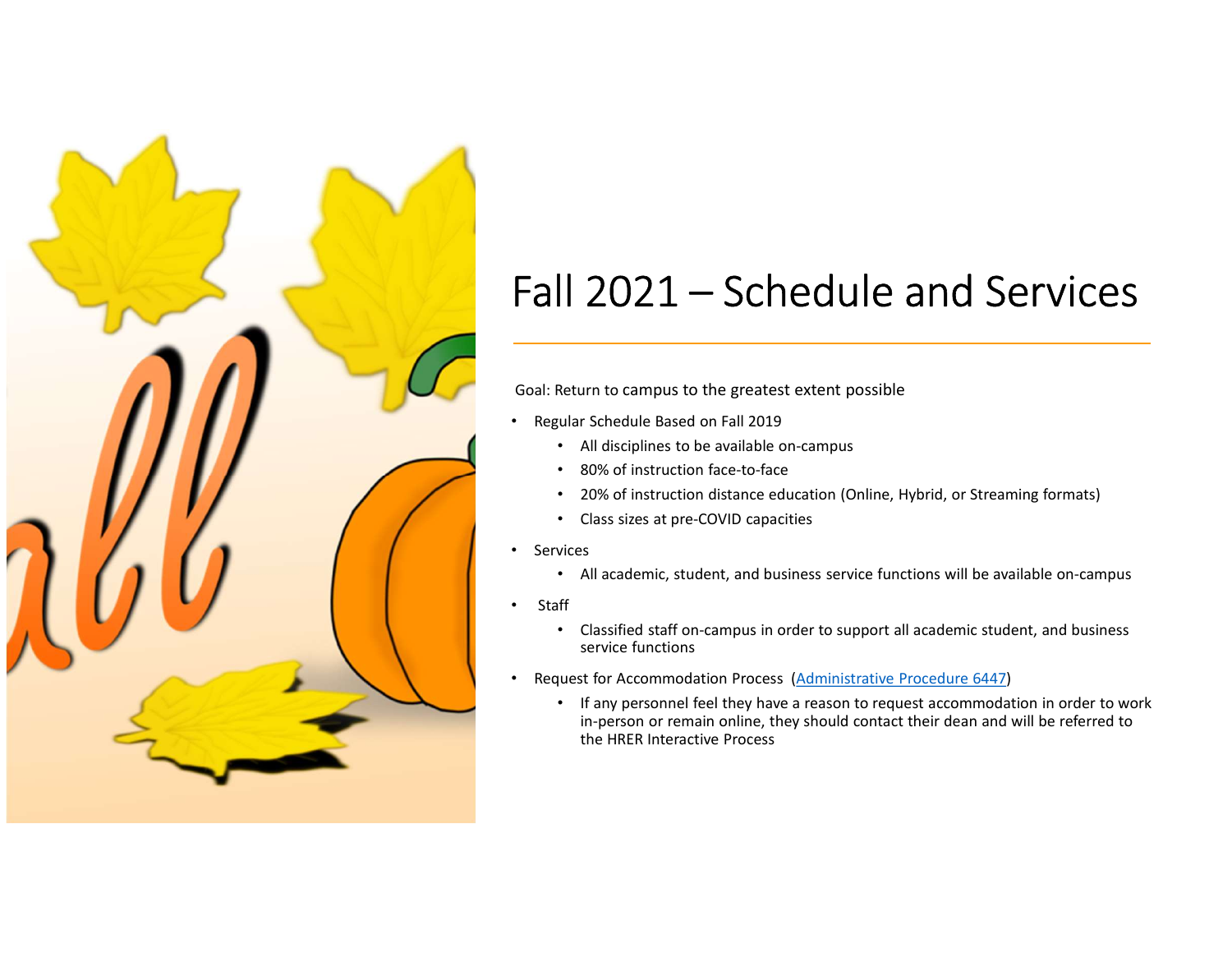# Safety Planning



- Safety Equipment and Supplies for Every Classroom, Office, and Workstation
	- Cleaning supplies
	- Masks Available on Campus
	- Acrylic Barriers at faculty stations and rolling barriers for classrooms
	- Increased cleaning and disinfecting schedules
	- Social Distancing Markers
	- Posters to encourage hygiene standards
	- Installing MERV-13 air filters to all air handlers that are applicable
- Streaming Classroom Technology and recommended scheduling patterns
	- Evaluate technology
	- Identifying Classrooms
	- Identify Possible Scheduling Options (A/B split schedules,…)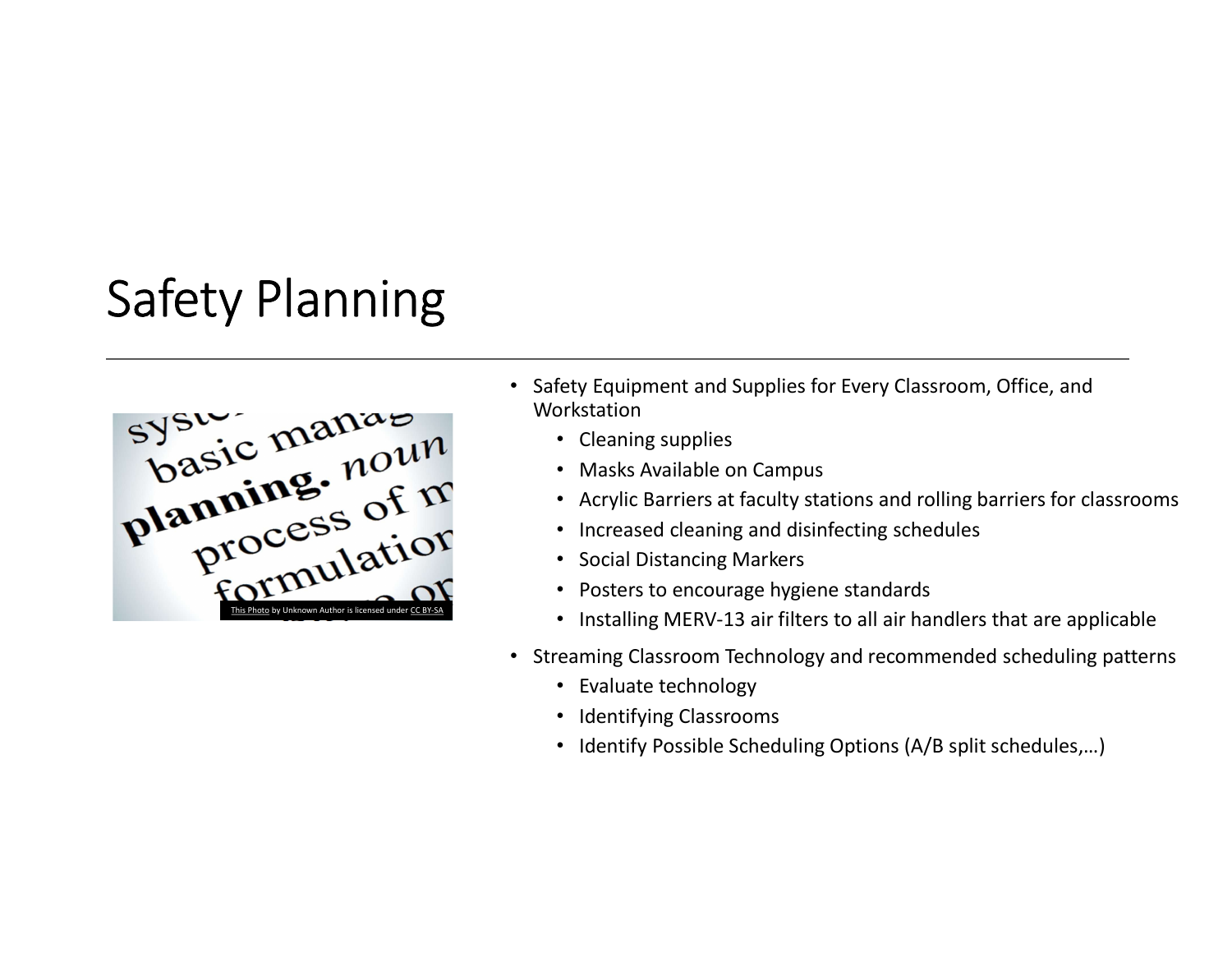# Next Steps



- Extend campus safety plan and checklists for Fall 2021 operations
- Complete Fall 2021 schedule with expectation for normal operations
- April-May contingency planning for possible schedule and services fall back positions
	- 50% capacities and 6-foot distancing
	- Full retreat to online instruction
- ConexEd Training